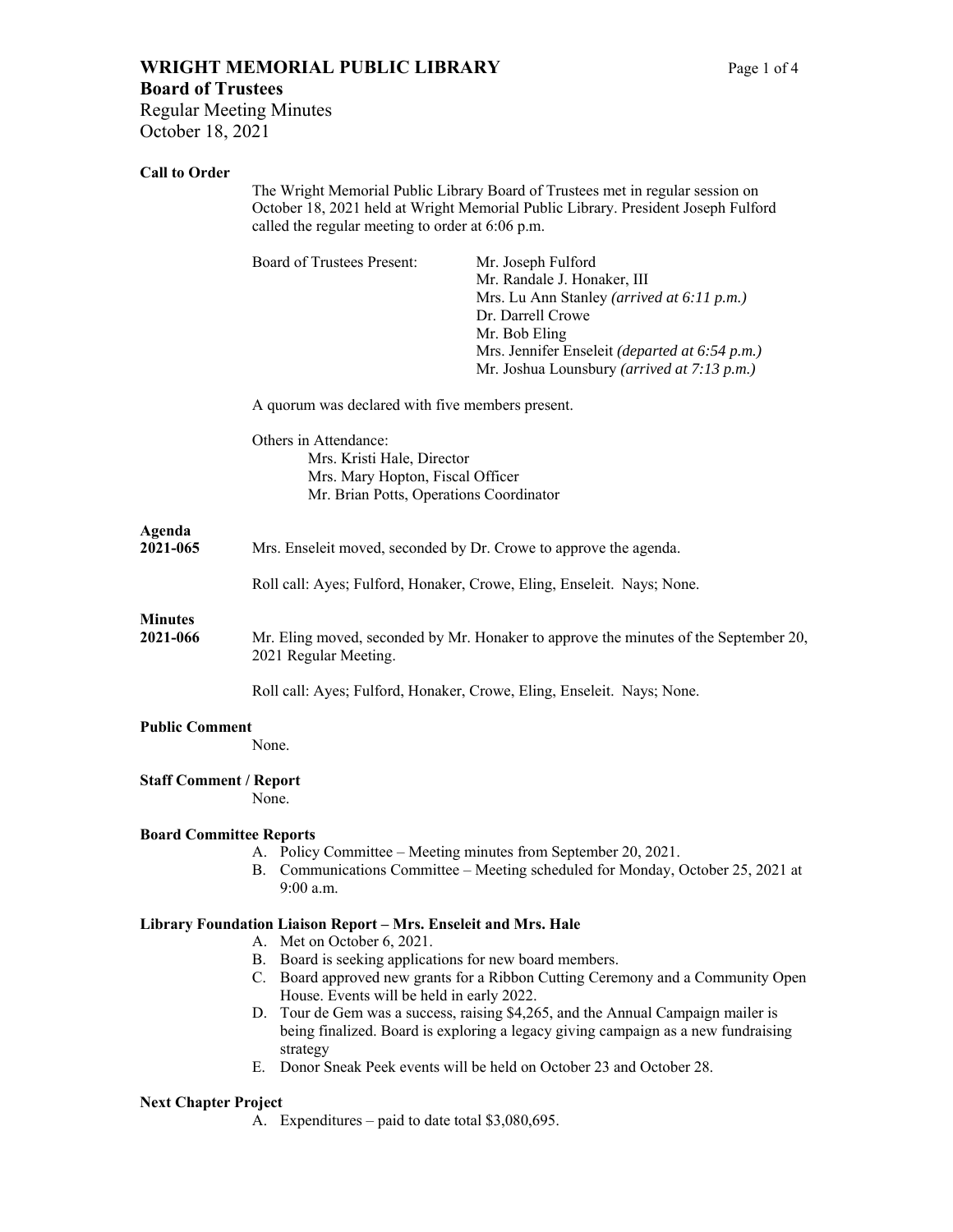### **Board of Trustees**

Regular Meeting Minutes October 18, 2021

### B. Capital Projects fund

- 1. Expenditures up to \$20,000 a. Owner's Costs – Not to exceed \$2,400.
- **2021-067** Mrs. Enseleit moved, seconded by Mrs. Stanley to approve owner's costs for audiovisual equipment not to exceed \$2,400.

Roll call: Ayes; Fulford, Honaker, Stanley, Crowe, Eling, Enseleit. Nays; None.

- 2. Expenditures over \$20,000
	- a. Owner's Contingency Not to exceed \$27,678
	- b. Owner's Cost Not to exceed \$72,000

**2021-068** Mrs. Stanley moved, seconded by Dr. Crowe to approve owner's contingency not to exceed \$27,678 and owner's costs not to exceed \$72,000 for signage.

Roll call: Ayes; Fulford, Honaker, Stanley, Crowe, Eling, Enseleit. Nays; None.

- C. Project Update
	- 1. Mrs. Hopton reported, as of October 18, 2021, the total budget of \$5,103,427 is still fluid as a number of costs are yet to be undetermined.
	- 2. Mrs. Hale reported the sidewalk from Telford to Park Entrance will open this week, and front walkways will be closed. Children's Outdoor Area complete, but railing delayed. Flooring in Phase II underway.

### **Fiscal Officer's Report – Mrs. Hopton**

- A. Financial Report September 2021
- B. Contributions & Donations September 2021
- **2021-069** Mr. Eling moved, seconded by Mrs. Stanley to approve the Financial Report and Contributions & Donations for September 2021.

Roll call: Ayes; Fulford, Honaker, Stanley, Crowe, Eling, Enseleit. Nays; None.

- C. Fund Transfer General to Capital Projects fund \$240,000
- **2021-070** Mrs. Stanley, seconded by Mr. Honaker to approve the fund transfer from the General to Capital Projects fund of \$240,000.

Roll call: Ayes; Fulford, Honaker, Stanley, Crowe, Eling. Nays; None.

- D. Amended Estimated Resources & Annual Appropriations Budget 2021
- **2021-071** Dr. Crowe moved, seconded by Mr. Eling to amend the estimated revenues and annual appropriations budget 2021.

Roll call: Ayes; Fulford, Honaker, Stanley, Crowe, Eling. Nays; None.

### **Director's Report – Mrs. Hale**

- A. Library Usage Report and Collection Statistics addendum
	- 1. Building visitor numbers are estimates, which will be averaged and updated once more data has been collected from the new people counter.
- B. Library Highlights addendum
- C. Updates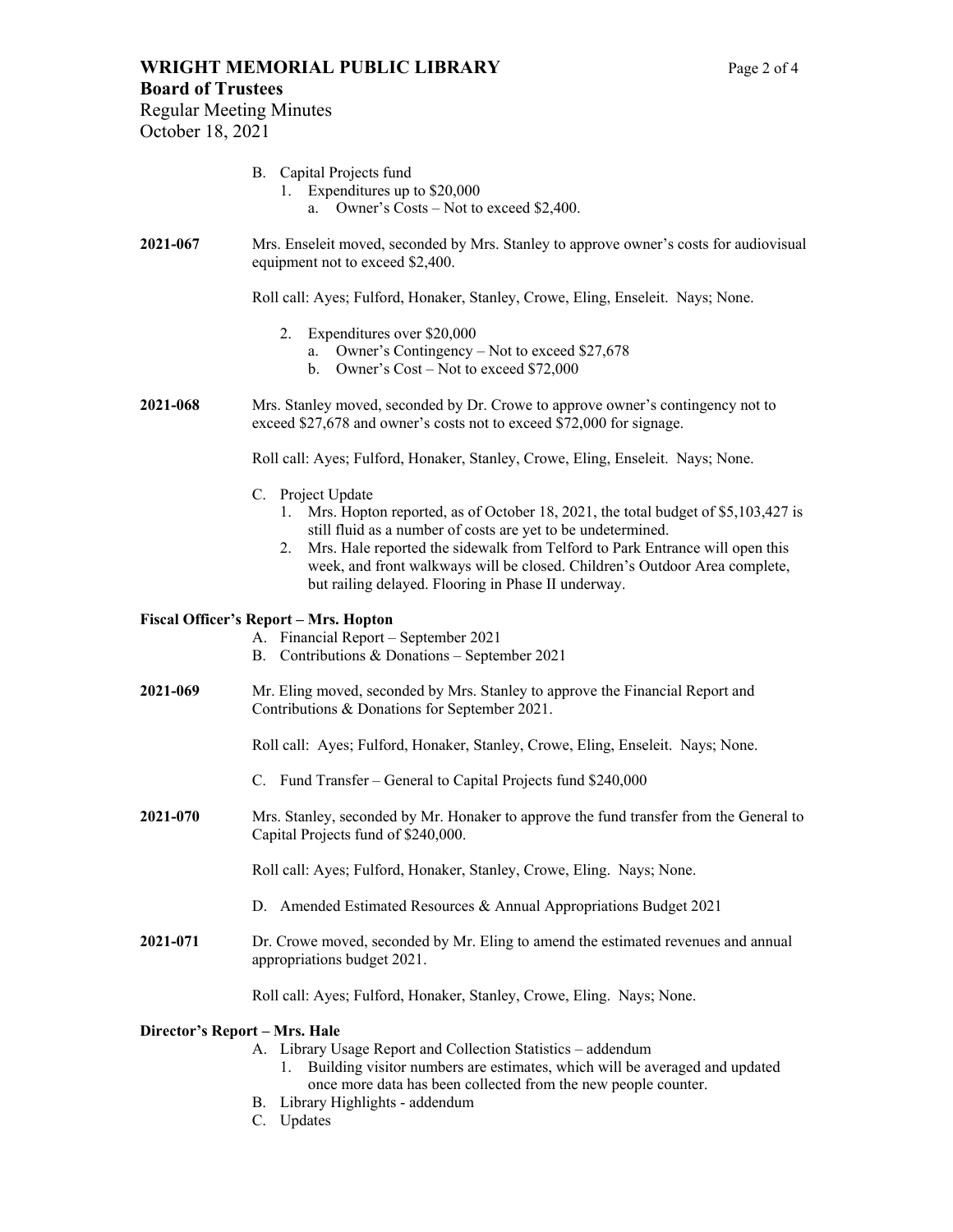**WRIGHT MEMORIAL PUBLIC LIBRARY** Page 3 of 4 **Board of Trustees** 

Regular Meeting Minutes October 18, 2021

- 1. Staff
	- a. WMPL will hire two shelvers.
	- b. Staff Training Day on October 11 included How to Provide Effective Backup during Patron Conflict, training on calling the policy, cultural sensitivity training, and records maintenance training. Emergency procedure training will occur when the capital project is completed.
- 2. Technology
	- a. Mr. Potts explained proposal for digital signage package.
	- b. New Mac computers have been deployed using beta version of PC Reservation software.
	- c. After Hours Holds Pickup Locker has been delivered and will be available to the public for contactless pickup in a few weeks.
- 3. Collections, Services, & Programs
	- a. There are nationwide supply chain issue that is delaying shipments of new books.
	- b. WMPL received a perfect score on its first Passport Acceptance Facility Oversight Visit from the U.S. Department of State.
	- c. WMPL's live outdoor theatre performances were very well attended. Next performance is scheduled for October 24.
- 3. Other Updates
	- a. The OIC has a new interim Chairperson, Madeline Iseli, Senior VP of Sinclair. Mrs. Hale will continue to serve on the OIC leadership team as the library liaison. WMPL will support the OIC in holding book discussions this fall.
- 4. Community Engagement
	- a. Mrs. Hale attended a meeting with Dayton Literary Peace Prize organizers to learn more about opportunities for library involvement with authors.
	- b. Mrs. Hale and staff met with Four Seasons Garden Club to discuss a future grant for WMPL's native plant initiative.
- 5. Community Involvement
	- a. Rotary Meetings 9/24, 10/1, 10/8, and 10/15
	- b. Rotary Board Meeting 10/13
	- c. OIC Leadership Meetings 9/24 and 10/4
	- d. OIC Committee Meeting 10/8
	- e. Public Entities Meetings 9/23 and 10/4
	- f. Four Seasons Garden Club meeting 10/6
- 6. Upcoming Events
	- a. Donor Tours on October 23 and October 28

### **New Business**

- A. Policy Updates Holidays
- **2021-072** Mr. Honaker moved, seconded by Mrs. Stanley to approve the policy updates regarding holidays.

Roll call: Ayes; Fulford, Honaker, Stanley, Crowe, Eling, Lounsbury. Nays; None.

- B. Capital Expenditures in Excess of \$10,000. 1. Advertising Equipment and Software – Not to exceed \$10,900
- **2021-073** Dr. Crowe moved, seconded by Mr. Honaker to approve the advertising equipment and software not to exceed \$10,900.